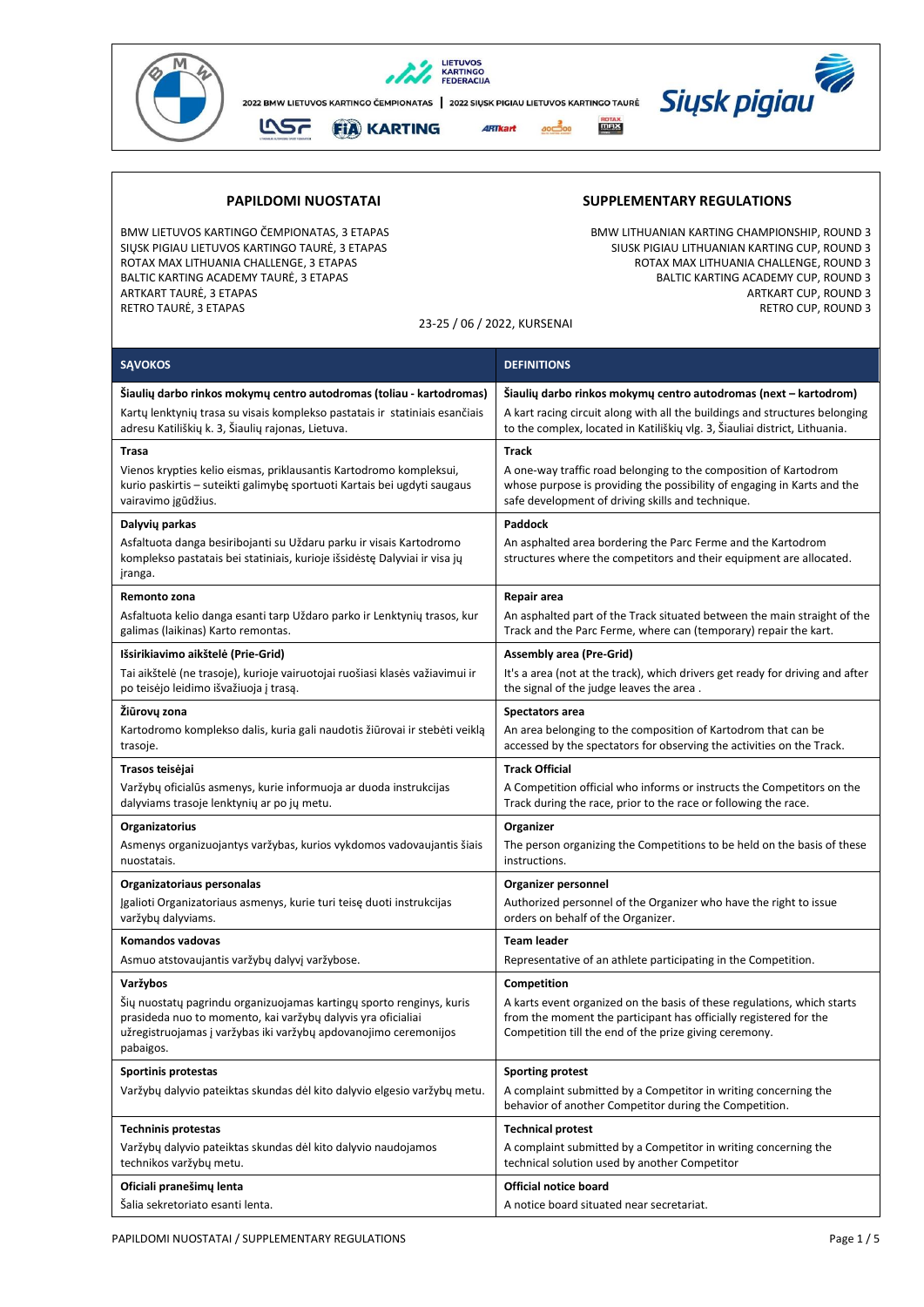





| 1.                                                                                                                                                                                                                                                                                                                                                                                                                                                                                                                                                                         | 1.                                                                                                                                                                                                                                                                                                                                                                                                                                                                                                                                                                                                                                           |  |  |
|----------------------------------------------------------------------------------------------------------------------------------------------------------------------------------------------------------------------------------------------------------------------------------------------------------------------------------------------------------------------------------------------------------------------------------------------------------------------------------------------------------------------------------------------------------------------------|----------------------------------------------------------------------------------------------------------------------------------------------------------------------------------------------------------------------------------------------------------------------------------------------------------------------------------------------------------------------------------------------------------------------------------------------------------------------------------------------------------------------------------------------------------------------------------------------------------------------------------------------|--|--|
| <b>BENDROSIOS NUOSTATOS</b>                                                                                                                                                                                                                                                                                                                                                                                                                                                                                                                                                | <b>GENERAL CONDITIONS</b>                                                                                                                                                                                                                                                                                                                                                                                                                                                                                                                                                                                                                    |  |  |
| Kalba<br>Oficialus Papildomų Nuostatų tekstas yra lietuvių kalba. Oficiali lenktynių<br>kalba – lietuvių. Kilus ginčams dėl interpretavimo, tik tekstas lietuvių<br>kalba laikomas oficialiu autentišku tekstu. Taisyklių vertimas į kitas kalbas<br>yra tik informatyvaus pobūdžio ir nėra šių taisyklių dalis.                                                                                                                                                                                                                                                           | Language<br>The final text of these Supplementary Regulations shall be the Lithuanian<br>version, which will be used, should any dispute arise as to their<br>interpretation. Headings in this document are for ease of reference only<br>and do not form part of these Supplementary Regulations. The<br>Competition language shall be Lithuanian.                                                                                                                                                                                                                                                                                          |  |  |
| Varžybos vykdomos<br>1.1<br>vadovaujantis<br>šiais<br>normatyviniais<br>dokumentais:<br>✓<br>Lietuvos automobilių sporto kodeksu<br>✓<br>FIA Karting sporto taisyklėmis<br>✓<br>Lietuvos kartingo sporto taisyklėmis<br>✓<br>BMW Siysk Pigiau Lietuvos kartingo<br>čempionato<br>taisyklėmis<br>✓<br>Rotax Max Lithuania challenge sporto taisyklėmis<br>✓<br>Baltic Karting Academy sporto taisyklėmis<br>✓<br>Artkart taurės varžybų taisyklėmis<br>✓<br>Retro taurės sporto taisyklėmis<br>✓<br>Varžybų papildomais nuostatais<br>✓<br>Varžybų techniniais reikalavimai | The Competition shall be organized in compliance with the<br>1.1<br>following rules and regulations:<br>$\checkmark$<br>Lithuanian automobile sporting code<br>✓<br>FIA Karting sporting regulations<br>✓<br>Lithuanian karting sporting regulations<br>✓<br>BMW Siusk Pigiau Lithuanian karting championship<br>regulations<br>Rotax Max Lithuania challenge sporting regulations<br>✓<br>✓<br>Baltic Karting Academy sporting regulations<br>✓<br>Artkart cup sporting regulations<br>✓<br>Retro cup sporting regulations<br>$\checkmark$<br>Supplementary regulations of the Competition<br>✓<br>Technical regulations of the Competition |  |  |
| 1.2<br>Varžybų statusas<br>Varžybos yra registruotos ir įtrauktos į LKF sporto varžybų<br>kalendorių kaip:<br>2022 metų BMW Lietuvos kartingo čempionatas, 3 etapas<br>✓<br>$\checkmark$<br>2022 metų SIUSK PIGIAU Lietuvos kartingo čempionatas,<br>3 etapas<br>✓<br>2022 mety Rotax Max Lithuania Challenge, 3 etapas<br>$\checkmark$<br>2022 mety Baltic Karting Academy taures, 3 etapas<br>✓<br>2022 mety Artkart Taurė, 3 etapas<br>✓<br>2022 metų Retro Taurė, 3 etapas                                                                                             | <b>Status of the Competition</b><br>1.2<br>The Competition is officially registered in the calendars of the<br>LKF:<br>✓<br>BMW Lithuanian karting championship, Round 3, 2022<br>$\checkmark$<br>SIŲSK PIGIAU Lithuanian karting cup, Round 3, 2022<br>✓<br>Rotax Max Lithuania Challenge, Round 3, 2022<br>✓<br>Baltic Karting Academy Cup, Round 3, 2022<br>✓<br>Artkart Cup, Round 3, 2022<br>✓<br>Retro Cup, Round 3, 2022                                                                                                                                                                                                              |  |  |
| 2.                                                                                                                                                                                                                                                                                                                                                                                                                                                                                                                                                                         | 2.                                                                                                                                                                                                                                                                                                                                                                                                                                                                                                                                                                                                                                           |  |  |
| <b>ORGANIZACIJA</b>                                                                                                                                                                                                                                                                                                                                                                                                                                                                                                                                                        | <b>ORGANIZATION</b>                                                                                                                                                                                                                                                                                                                                                                                                                                                                                                                                                                                                                          |  |  |
| Varžybų Organizatorius                                                                                                                                                                                                                                                                                                                                                                                                                                                                                                                                                     | 2.1                                                                                                                                                                                                                                                                                                                                                                                                                                                                                                                                                                                                                                          |  |  |
| 2.1                                                                                                                                                                                                                                                                                                                                                                                                                                                                                                                                                                        | <b>Organizer of the Competition</b>                                                                                                                                                                                                                                                                                                                                                                                                                                                                                                                                                                                                          |  |  |
| Pavadinimas:                                                                                                                                                                                                                                                                                                                                                                                                                                                                                                                                                               | Lietuvos kartingo federacija                                                                                                                                                                                                                                                                                                                                                                                                                                                                                                                                                                                                                 |  |  |
| Lietuvos kartingo federacija                                                                                                                                                                                                                                                                                                                                                                                                                                                                                                                                               | Name:                                                                                                                                                                                                                                                                                                                                                                                                                                                                                                                                                                                                                                        |  |  |
| Adresas:                                                                                                                                                                                                                                                                                                                                                                                                                                                                                                                                                                   | Address:                                                                                                                                                                                                                                                                                                                                                                                                                                                                                                                                                                                                                                     |  |  |
| Žemaitės 6-518, LT-03117, Vilnius, Lietuva                                                                                                                                                                                                                                                                                                                                                                                                                                                                                                                                 | 6-518 Zemaites st., LT-03117, Vilnius, Lithuania                                                                                                                                                                                                                                                                                                                                                                                                                                                                                                                                                                                             |  |  |
| Imonės kodas:                                                                                                                                                                                                                                                                                                                                                                                                                                                                                                                                                              | 191976944                                                                                                                                                                                                                                                                                                                                                                                                                                                                                                                                                                                                                                    |  |  |
| 191976944                                                                                                                                                                                                                                                                                                                                                                                                                                                                                                                                                                  | Company ID                                                                                                                                                                                                                                                                                                                                                                                                                                                                                                                                                                                                                                   |  |  |
| Kontaktinis asmuo:                                                                                                                                                                                                                                                                                                                                                                                                                                                                                                                                                         | Contact person:                                                                                                                                                                                                                                                                                                                                                                                                                                                                                                                                                                                                                              |  |  |
| Brigita Vazgytė                                                                                                                                                                                                                                                                                                                                                                                                                                                                                                                                                            | Brigita Vazgyte                                                                                                                                                                                                                                                                                                                                                                                                                                                                                                                                                                                                                              |  |  |
| Telefonas:                                                                                                                                                                                                                                                                                                                                                                                                                                                                                                                                                                 | Telephone:                                                                                                                                                                                                                                                                                                                                                                                                                                                                                                                                                                                                                                   |  |  |
| +370 650 99868                                                                                                                                                                                                                                                                                                                                                                                                                                                                                                                                                             | +370 650 99868                                                                                                                                                                                                                                                                                                                                                                                                                                                                                                                                                                                                                               |  |  |
| E-mail:                                                                                                                                                                                                                                                                                                                                                                                                                                                                                                                                                                    | E-mail:                                                                                                                                                                                                                                                                                                                                                                                                                                                                                                                                                                                                                                      |  |  |
| Ikf@kartingas.lt                                                                                                                                                                                                                                                                                                                                                                                                                                                                                                                                                           | Ikf@kartingas.lt                                                                                                                                                                                                                                                                                                                                                                                                                                                                                                                                                                                                                             |  |  |
| Web:                                                                                                                                                                                                                                                                                                                                                                                                                                                                                                                                                                       | Web:                                                                                                                                                                                                                                                                                                                                                                                                                                                                                                                                                                                                                                         |  |  |
| www.kartingas.lt                                                                                                                                                                                                                                                                                                                                                                                                                                                                                                                                                           | www.kartingas.lt                                                                                                                                                                                                                                                                                                                                                                                                                                                                                                                                                                                                                             |  |  |
| www.facebook.com/KartingoFederacija/                                                                                                                                                                                                                                                                                                                                                                                                                                                                                                                                       | www.facebook.com/KartingoFederacija/                                                                                                                                                                                                                                                                                                                                                                                                                                                                                                                                                                                                         |  |  |
| Facebook:                                                                                                                                                                                                                                                                                                                                                                                                                                                                                                                                                                  | Facebook:                                                                                                                                                                                                                                                                                                                                                                                                                                                                                                                                                                                                                                    |  |  |
| 2.2                                                                                                                                                                                                                                                                                                                                                                                                                                                                                                                                                                        | 2.2                                                                                                                                                                                                                                                                                                                                                                                                                                                                                                                                                                                                                                          |  |  |
| Organizatoriaus atstovas                                                                                                                                                                                                                                                                                                                                                                                                                                                                                                                                                   | <b>Head of Organising</b>                                                                                                                                                                                                                                                                                                                                                                                                                                                                                                                                                                                                                    |  |  |
| +370 650 99868                                                                                                                                                                                                                                                                                                                                                                                                                                                                                                                                                             | Brigita Vazgyte                                                                                                                                                                                                                                                                                                                                                                                                                                                                                                                                                                                                                              |  |  |
| Brigita Vazgytė                                                                                                                                                                                                                                                                                                                                                                                                                                                                                                                                                            | +370 650 99868                                                                                                                                                                                                                                                                                                                                                                                                                                                                                                                                                                                                                               |  |  |
| Oficialus asmenys                                                                                                                                                                                                                                                                                                                                                                                                                                                                                                                                                          | 2.3                                                                                                                                                                                                                                                                                                                                                                                                                                                                                                                                                                                                                                          |  |  |
| 2.3                                                                                                                                                                                                                                                                                                                                                                                                                                                                                                                                                                        | <b>Main Officials</b>                                                                                                                                                                                                                                                                                                                                                                                                                                                                                                                                                                                                                        |  |  |
| Varžybų komisaras                                                                                                                                                                                                                                                                                                                                                                                                                                                                                                                                                          | Steward                                                                                                                                                                                                                                                                                                                                                                                                                                                                                                                                                                                                                                      |  |  |
| <b>Tomas MAJAUSKAS</b>                                                                                                                                                                                                                                                                                                                                                                                                                                                                                                                                                     | Tomas MAJAUSKAS                                                                                                                                                                                                                                                                                                                                                                                                                                                                                                                                                                                                                              |  |  |
| Varžybų vadovas                                                                                                                                                                                                                                                                                                                                                                                                                                                                                                                                                            | Clerk of the Course                                                                                                                                                                                                                                                                                                                                                                                                                                                                                                                                                                                                                          |  |  |
| Marius MIKUŠEVIČIUS                                                                                                                                                                                                                                                                                                                                                                                                                                                                                                                                                        | <b>Marius MIKUSEVICIUS</b>                                                                                                                                                                                                                                                                                                                                                                                                                                                                                                                                                                                                                   |  |  |
| Techninis komisaras                                                                                                                                                                                                                                                                                                                                                                                                                                                                                                                                                        | Chief scrutineer                                                                                                                                                                                                                                                                                                                                                                                                                                                                                                                                                                                                                             |  |  |
| Ignas JURGINIS                                                                                                                                                                                                                                                                                                                                                                                                                                                                                                                                                             | Ignas JURGINIS                                                                                                                                                                                                                                                                                                                                                                                                                                                                                                                                                                                                                               |  |  |
| <b>VARŽYBŲ CHARAKTERISTIKA</b>                                                                                                                                                                                                                                                                                                                                                                                                                                                                                                                                             | 3.                                                                                                                                                                                                                                                                                                                                                                                                                                                                                                                                                                                                                                           |  |  |
| 3.                                                                                                                                                                                                                                                                                                                                                                                                                                                                                                                                                                         | <b>INFORMATION OF THE COMPETITION</b>                                                                                                                                                                                                                                                                                                                                                                                                                                                                                                                                                                                                        |  |  |
| 3.1                                                                                                                                                                                                                                                                                                                                                                                                                                                                                                                                                                        | <b>Circuit</b>                                                                                                                                                                                                                                                                                                                                                                                                                                                                                                                                                                                                                               |  |  |
| <b>Trasa</b>                                                                                                                                                                                                                                                                                                                                                                                                                                                                                                                                                               | 3.1                                                                                                                                                                                                                                                                                                                                                                                                                                                                                                                                                                                                                                          |  |  |
| Katiliškių k. 3, Šiaulių rajonas, Lietuva                                                                                                                                                                                                                                                                                                                                                                                                                                                                                                                                  | Katiliškių vlg. 3, Šiauliai district, Lithuania                                                                                                                                                                                                                                                                                                                                                                                                                                                                                                                                                                                              |  |  |
| Adresas:                                                                                                                                                                                                                                                                                                                                                                                                                                                                                                                                                                   | Address:                                                                                                                                                                                                                                                                                                                                                                                                                                                                                                                                                                                                                                     |  |  |
| http://mokymocentras.lt/autodromas/                                                                                                                                                                                                                                                                                                                                                                                                                                                                                                                                        | http://mokymocentras.lt/autodromas/                                                                                                                                                                                                                                                                                                                                                                                                                                                                                                                                                                                                          |  |  |
| Tinklapis:                                                                                                                                                                                                                                                                                                                                                                                                                                                                                                                                                                 | Web:                                                                                                                                                                                                                                                                                                                                                                                                                                                                                                                                                                                                                                         |  |  |
| Telefonas:                                                                                                                                                                                                                                                                                                                                                                                                                                                                                                                                                                 | +370 616 47236                                                                                                                                                                                                                                                                                                                                                                                                                                                                                                                                                                                                                               |  |  |
| +370 616 47236                                                                                                                                                                                                                                                                                                                                                                                                                                                                                                                                                             | Phone:                                                                                                                                                                                                                                                                                                                                                                                                                                                                                                                                                                                                                                       |  |  |
| Trasos ilgis:                                                                                                                                                                                                                                                                                                                                                                                                                                                                                                                                                              | Track length:                                                                                                                                                                                                                                                                                                                                                                                                                                                                                                                                                                                                                                |  |  |
| 1208 metry                                                                                                                                                                                                                                                                                                                                                                                                                                                                                                                                                                 | 1130 meters                                                                                                                                                                                                                                                                                                                                                                                                                                                                                                                                                                                                                                  |  |  |
| Važiavimo kryptis:                                                                                                                                                                                                                                                                                                                                                                                                                                                                                                                                                         | Driving direction:                                                                                                                                                                                                                                                                                                                                                                                                                                                                                                                                                                                                                           |  |  |
| priešl laikrodžio rodyklę                                                                                                                                                                                                                                                                                                                                                                                                                                                                                                                                                  | anti-clockwise                                                                                                                                                                                                                                                                                                                                                                                                                                                                                                                                                                                                                               |  |  |
| (Pole) pozicija:                                                                                                                                                                                                                                                                                                                                                                                                                                                                                                                                                           | (Pole) position:                                                                                                                                                                                                                                                                                                                                                                                                                                                                                                                                                                                                                             |  |  |
| kairėje                                                                                                                                                                                                                                                                                                                                                                                                                                                                                                                                                                    | left                                                                                                                                                                                                                                                                                                                                                                                                                                                                                                                                                                                                                                         |  |  |
| Ratų skaičius:                                                                                                                                                                                                                                                                                                                                                                                                                                                                                                                                                             | Number of laps:                                                                                                                                                                                                                                                                                                                                                                                                                                                                                                                                                                                                                              |  |  |
| Priedas Nr.2                                                                                                                                                                                                                                                                                                                                                                                                                                                                                                                                                               | Appendix No.2                                                                                                                                                                                                                                                                                                                                                                                                                                                                                                                                                                                                                                |  |  |
| Trasos schema:                                                                                                                                                                                                                                                                                                                                                                                                                                                                                                                                                             | Circuit scheme:                                                                                                                                                                                                                                                                                                                                                                                                                                                                                                                                                                                                                              |  |  |
| Priedas Nr.3                                                                                                                                                                                                                                                                                                                                                                                                                                                                                                                                                               | Appendix No.3                                                                                                                                                                                                                                                                                                                                                                                                                                                                                                                                                                                                                                |  |  |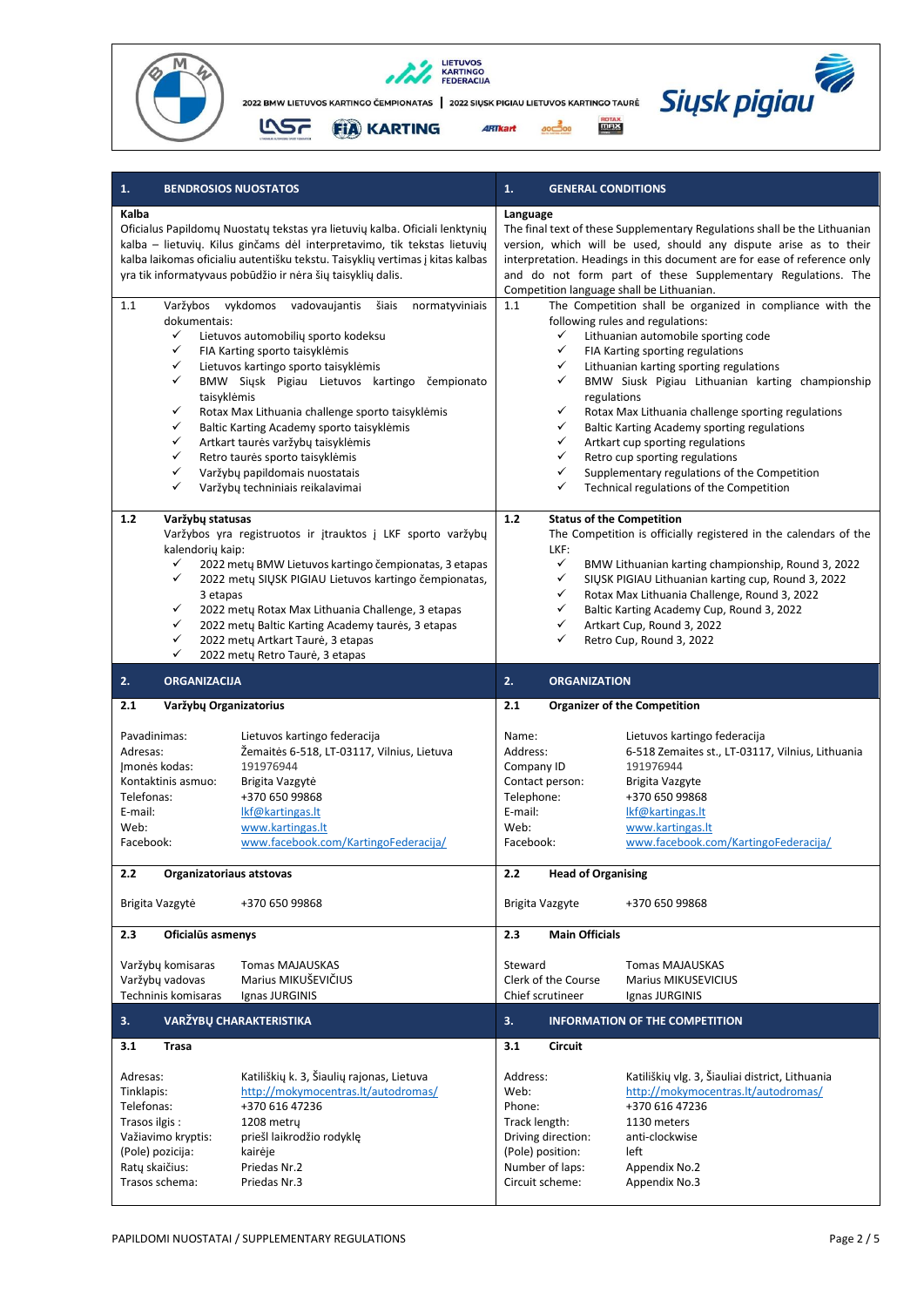





| 3.2   | Varžybų tvarkaraštis                                                                                        | 3.2   | Time Schedule of the Competition                                                                                       |
|-------|-------------------------------------------------------------------------------------------------------------|-------|------------------------------------------------------------------------------------------------------------------------|
|       | Priedas Nr.2                                                                                                |       | Appendix No.2                                                                                                          |
| 3.3   | Kategorijos                                                                                                 | 3.3   | <b>Categories</b>                                                                                                      |
| 3.3.1 | BMW Lietuvos kartingo čempionatas:                                                                          | 3.3.1 | BMW Lithuanian karting championship:                                                                                   |
|       | MICRO, MINI, OK JUNIOR, OK, KZ2, KZ2 MASTERS                                                                |       | MICRO, MINI, OK JUNIOR, OK, KZ2, KZ2 MASTERS                                                                           |
| 3.3.2 | Rotax Max Lithuania Challenge:                                                                              | 3.3.2 | Rotax Max Lithuania Challenge:                                                                                         |
|       | MICRO, MINI, JUNIOR, SENIOR, DD2, DD2 MASTERS                                                               |       | MICRO, MINI, JUNIOR, SENIOR, DD2, DD2 MASTERS                                                                          |
| 3.3.3 | <b>Baltic Karting Academy Taure:</b>                                                                        | 3.3.3 | <b>Baltic Karting Academy Cup:</b>                                                                                     |
|       | BRIGGS MINI, BRIGGS JUNIOR, BRIGGS SENIOR, BRIGGS<br><b>MASTERS</b>                                         |       | BRIGGS MINI, BRIGGS JUNIOR, BRIGGS SENIOR, BRIGGS<br><b>MASTERS</b>                                                    |
| 3.3.4 | Artkart Taurė:                                                                                              | 3.3.4 | Artkart Cup:                                                                                                           |
|       | ART-120                                                                                                     |       | ART-120                                                                                                                |
| 3.3.5 | Retro Taurė:                                                                                                | 3.3.5 | Retro Cup:                                                                                                             |
|       | RETRO                                                                                                       |       | <b>RETRO</b>                                                                                                           |
| 3.4   | Oficiali pranešimų lenta<br>Vieta:<br>šalia skeretoriato                                                    | 3.4   | <b>Official notice board</b><br>Location:<br>near secretariat                                                          |
|       | Virtualiai:<br>WhatsApp grupė                                                                               |       | Virtual:<br>WhatsApp group                                                                                             |
|       |                                                                                                             |       |                                                                                                                        |
| 3.5   | <b>Brifingas</b>                                                                                            | 3.5   | <b>Briefing</b>                                                                                                        |
|       | Vieta:<br>šalia skeretoriato                                                                                |       | Location:<br>šalia skeretoriato                                                                                        |
|       | Laikas:<br>žr. tvarkaraštį                                                                                  |       | Time:<br>see timetable                                                                                                 |
| 3.6   | Techninė komisja                                                                                            | 3.6   | Scrutineering                                                                                                          |
|       | šalia išsirikiavimo aikštelės<br>Vieta:                                                                     |       | Location:<br>near assembly area                                                                                        |
|       | Laikas:<br>žr. tvarkaraštį                                                                                  |       | Time:<br>see timetable                                                                                                 |
| 3.7   | Remonto zona                                                                                                | 3.7   | Repair area                                                                                                            |
|       | Vieta:<br>šalia išsirikiavimo aikštelės                                                                     |       | Location:<br>near assembly area                                                                                        |
|       |                                                                                                             |       |                                                                                                                        |
| 3.8   | Padangų išdavimo zona                                                                                       | 3.8   | <b>Distribution of tires area</b>                                                                                      |
|       | Vieta:<br>pas oficialų padangų tiekėją                                                                      |       | from official tires supplier<br>Location:                                                                              |
|       |                                                                                                             |       |                                                                                                                        |
|       | REGISTRACIJA J VARŽYBAS                                                                                     | 4.    |                                                                                                                        |
| 4.    |                                                                                                             |       | <b>SPORTING CHECKS</b>                                                                                                 |
| 4.1   | Visi Vairuotojai dalyvaujantys varžybose privalo turėti                                                     | 4.1   | All Drivers entering the Competition must have a valid Karting                                                         |
|       | galiojančias LKF arba kitos šalies (ASF) išduotas Vairuotojo                                                |       | drivers license of drivers (issued by LKF or their ASN).                                                               |
|       | licencijas.                                                                                                 |       |                                                                                                                        |
| 4.2   | Išankstinė registracija (internetu)                                                                         | 4.2   | Registration in advance (online)                                                                                       |
|       | Tinklalapis:<br>www.kartingas.lt                                                                            |       | Web:<br>www.kartingas.lt                                                                                               |
|       | Pradžia:<br>15/06/2022                                                                                      |       | 15/06/2022<br>Opening date:                                                                                            |
|       | 23/06/2022<br>Pabaiga:                                                                                      |       | 23/06/2022<br>Closing date:                                                                                            |
|       |                                                                                                             |       |                                                                                                                        |
| 4.3   | Oficiali registracija (sekretoriate)<br>Laikas:                                                             | 4.3   | Official sporting checks (secretariat)<br>Time:<br>see timetable                                                       |
|       | žr. tvarkaraštį<br>šalia starto linijos<br>Vieta:                                                           |       | Location:<br>near start line                                                                                           |
|       |                                                                                                             |       |                                                                                                                        |
|       | Registracijos metu Komandos vadovas privalo pateikti:                                                       |       | During the Sporting Checks the Team's Manager must present:                                                            |
|       | ✓<br>Dalyvio paraišką,                                                                                      |       | ✓<br>Entry form,                                                                                                       |
|       | ✓<br>Vairuotojo licenciją,<br>✓<br>Pareiškėjo licenciją,                                                    |       | ✓<br>Licence of the Driver,<br>✓<br>Licence of the Entrant,                                                            |
|       |                                                                                                             |       |                                                                                                                        |
| 4.4   | Pateikdamas dalyvio paraišką, dalyvis patvirtina, kad:                                                      | 4.4   | By submitting a participation application, the Competitor                                                              |
|       |                                                                                                             |       | represents and warrants that:                                                                                          |
|       | ✓<br>laikysis visų varžybų taisyklių ir nuostatų;                                                           |       | ✓<br>it undertakes to comply with the rules and regulations of                                                         |
|       | ✓<br>Kartas atitinka savo klasės techninius ir saugumo                                                      |       | the competition;<br>✓<br>the competing kart corresponds to the technical                                               |
|       | reikalavimus;                                                                                               |       | conditions, and requirements of the respective                                                                         |
|       |                                                                                                             |       | categories;                                                                                                            |
|       | dalyvis (jo atstovas) atsako už chronometravimo daviklio<br>✓                                               |       | the Competitor (his representative) shall be liable for the<br>✓                                                       |
|       | praradimą ar sugadinimą;<br>✓                                                                               |       | loss of or damage to the timing transponder;<br>$\checkmark$                                                           |
|       | dalyvis (jo atstovas) supranta, kad jo dalyvavimas kartingų                                                 |       | the Competitor (his representative) understands that                                                                   |
|       | sporte kelia pavojų jo gyvybei ir sveikatai bei jo<br>naudojamai įrangai, tačiau vis tiek sutinka dalyvauti |       | participating in Karting competitions poses a hazard for<br>their life and health as well as the equipment to be used, |
|       | varžybose savo atsakomybe.                                                                                  |       | but nevertheless agrees to participate in the                                                                          |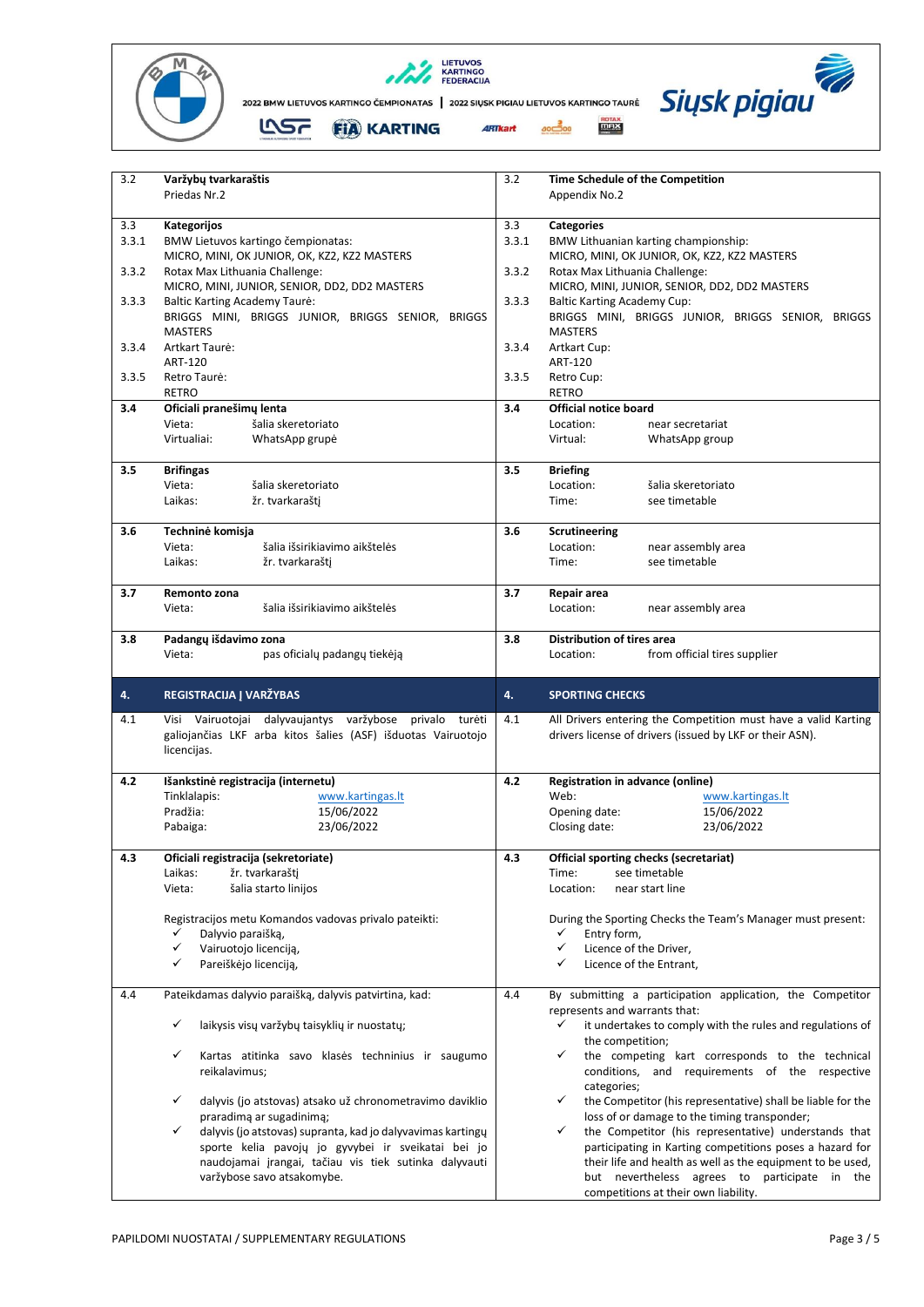

| 4.5<br>Gavejas:           | Organizatorius, organizatoriaus komandos personalas,<br>trasos savininkas ir trasos savininko komandos personalas<br>nėra atsakingi už nelaimingus atsitikimus ir bet kokias jų<br>pasekmes. Dalyvis (jo atstovas), paminėtus asmenis, iš<br>anksto atleidžia nuo bet kokios atsakomybės už patirtus<br>nuostolius, kurie gali atsirasti varžybų metu;<br>✓<br>dalyvis įsipareigoja turėti tinkamą ir galiojantį draudimą<br>nuo nelaimingų atsitikimų, kuris gali būti reikalingas<br>varžybose, nutikus nelaimingam atsitikimui;<br><b>Startinis mokestis</b><br>Startinis mokestis mokamas pavedimu registracijos internetu metu.<br>iki 23/06/2022:<br>MICRO, MINI<br>100,00 EUR<br><b>RETRO</b><br>50,00 EUR<br><b>KITOS</b><br>120,00 EUR<br>po 23/06/2022:<br>140,00 EUR<br>Lietuvos kartingo federacija | 4.5<br>Company:       | The Organizer, the team members of the Organizer, the<br>track owner and the team members of the track owner<br>shall not be liable for any possible accidents and the<br>thereof.<br>The<br>consequences<br>Competitor<br>(his<br>representative) shall discharge the aforesaid persons<br>from any liability for any losses that may occur during the<br>Competition;<br>✓<br>the Competitor undertakes to have an appropriate and<br>valid accident insurance policy which might be necessary<br>in case of accident during Competition;<br><b>Entry fee</b><br>The entry fee shall be paid on online pre-registration.<br>till 23/06/2022:<br>MICRO, MINI<br>100,00 EUR<br><b>RETRO</b><br>50,00 EUR<br><b>OTHERS</b><br>120,00 EUR<br>later 23/06/2022:<br>140,00 EUR<br>Lietuvos kartingo federacija |
|---------------------------|-----------------------------------------------------------------------------------------------------------------------------------------------------------------------------------------------------------------------------------------------------------------------------------------------------------------------------------------------------------------------------------------------------------------------------------------------------------------------------------------------------------------------------------------------------------------------------------------------------------------------------------------------------------------------------------------------------------------------------------------------------------------------------------------------------------------|-----------------------|------------------------------------------------------------------------------------------------------------------------------------------------------------------------------------------------------------------------------------------------------------------------------------------------------------------------------------------------------------------------------------------------------------------------------------------------------------------------------------------------------------------------------------------------------------------------------------------------------------------------------------------------------------------------------------------------------------------------------------------------------------------------------------------------------------|
|                           | 191976944<br>Jmonės kodas:                                                                                                                                                                                                                                                                                                                                                                                                                                                                                                                                                                                                                                                                                                                                                                                      | Company ID            | 191976944                                                                                                                                                                                                                                                                                                                                                                                                                                                                                                                                                                                                                                                                                                                                                                                                  |
| Sąskaitos nr.:<br>Bankas: | LT14 7044 0600 0331 1135<br>AB SEB bankas                                                                                                                                                                                                                                                                                                                                                                                                                                                                                                                                                                                                                                                                                                                                                                       | Account no.:<br>Bank: | LT14 7044 0600 0331 1135<br>AB SEB bankas                                                                                                                                                                                                                                                                                                                                                                                                                                                                                                                                                                                                                                                                                                                                                                  |
| 5.                        | <b>DRAUDIMAS</b>                                                                                                                                                                                                                                                                                                                                                                                                                                                                                                                                                                                                                                                                                                                                                                                                | 5.                    | <b>INSURANCES</b>                                                                                                                                                                                                                                                                                                                                                                                                                                                                                                                                                                                                                                                                                                                                                                                          |
| 5.1                       | Varžybos yra apdraustos Renginio organizatoriaus civilinės<br>atsakomybės draudimu.                                                                                                                                                                                                                                                                                                                                                                                                                                                                                                                                                                                                                                                                                                                             | 5.1                   | The Competition is insured "Civil liability insurance of the event<br>Organizers".                                                                                                                                                                                                                                                                                                                                                                                                                                                                                                                                                                                                                                                                                                                         |
| 5.2                       | Trasoje važiuojančių dalyvių civilinę atsakomybę dėl tretiesiems<br>asmenims incidento metu padarytos žalos asmeniui ir/ar turtui,<br>atsiradusios kaip incidento pasekmė, apdraudžia Organizatorius.                                                                                                                                                                                                                                                                                                                                                                                                                                                                                                                                                                                                           | 5.2                   | On the track civil liability of third parties during the incident for<br>the person and / or property arising as a result of the incident<br>must be insured by the Organizer.                                                                                                                                                                                                                                                                                                                                                                                                                                                                                                                                                                                                                             |
| 5.3                       | Varžybose dalyvaujantys Vairuotojai nėra laikomi trečiaisiais<br>asmenimis vienas kito atžvilgiu.                                                                                                                                                                                                                                                                                                                                                                                                                                                                                                                                                                                                                                                                                                               | 5.3                   | Drivers participating in the race are not considered to be third<br>parties in relation to each other                                                                                                                                                                                                                                                                                                                                                                                                                                                                                                                                                                                                                                                                                                      |
| 6.                        | <b>PROTESTAI IR APELIACIJOS</b>                                                                                                                                                                                                                                                                                                                                                                                                                                                                                                                                                                                                                                                                                                                                                                                 | 5.                    | <b>PROTEST AND APPEALS</b>                                                                                                                                                                                                                                                                                                                                                                                                                                                                                                                                                                                                                                                                                                                                                                                 |
| 6.1                       | Varžybų vadovo sprendimai įsigalioja nuo jo pasirašymo<br>momento ir yra skelbiami Oficialioje pranešimų lentoje.                                                                                                                                                                                                                                                                                                                                                                                                                                                                                                                                                                                                                                                                                               | 6.1                   | The decisions of the Clerk of Courses shall enter into force as of<br>the moment of signature and they being published on the official<br>noticeboard.                                                                                                                                                                                                                                                                                                                                                                                                                                                                                                                                                                                                                                                     |
| 6.2                       | Visi protestai privalo būti pateikti Sekretoriatui ir adresuoti<br>Sporto komisarams. Paduodant protestą sumokamas 30 EUR<br>mokestis. Protestas dėl techninių reikalavimų neatitikimo, jei<br>reikia ardyti karto mazgus, paduodamas su 100 EUR mokesčiu.                                                                                                                                                                                                                                                                                                                                                                                                                                                                                                                                                      | $6.2$                 | All protests must be submitted in the Secretariat and addressed<br>to the Stewards of the competition. Protests must be submitted<br>together with the protest deposit in amount of EUR 30,-, or<br>together with the protest deposit in amount of EUR 100,- when<br>the protest is related to the inconformity of the Kart with the<br>Technical regulations of the respective class.                                                                                                                                                                                                                                                                                                                                                                                                                     |
| 6.3                       | Protestai teikiami pagal BMW Siųsk Pigiau Lietuvos kartingo<br>čempionato ir LKF taurės taisyklių 64 straipsnio nuostatas.                                                                                                                                                                                                                                                                                                                                                                                                                                                                                                                                                                                                                                                                                      | 6.3                   | Protests shall be prepared and submitted in accordance with<br>Article 64 of the BMW Siusk Pigiau Lithuanian karting<br>championship and LKF cup regulations.                                                                                                                                                                                                                                                                                                                                                                                                                                                                                                                                                                                                                                              |
| 6.4                       | Jei protestas yra atmestas, tačiau jo analizės išlaidos viršija<br>taisyklėse nurodytą protesto teikimo mokestį, protesto davėjas<br>privalo apmokėti susidariusį skirtumą.                                                                                                                                                                                                                                                                                                                                                                                                                                                                                                                                                                                                                                     | 6.4                   | If the protest is denied and expenditures for protest analysis<br>exceed those defined in the Regulations, the protester must pay<br>the difference.                                                                                                                                                                                                                                                                                                                                                                                                                                                                                                                                                                                                                                                       |
| 6.5                       | Patenkinus protestą, mokestis yra grąžinamas protesto teikėjui.<br>Jei protestas atmetamas, mokestis negrąžinamas ir lieka<br>Organizatoriaus dispozicijoje.                                                                                                                                                                                                                                                                                                                                                                                                                                                                                                                                                                                                                                                    | 6.5                   | Upon the satisfaction of a protest, the security paid by the<br>person who submitted the protest shall be returned. Upon non-<br>satisfaction of the protest, the security shall not be refunded and<br>remains at Organizer's disposal.                                                                                                                                                                                                                                                                                                                                                                                                                                                                                                                                                                   |
| 6.6                       | Dalyvis gali teikti apeliaciją pagal BMW Siųsk Pigiau Lietuvos<br>kartingo čempionato taisyklių 65 straipsnio nuostatas.<br>Apeliacijos mokestis - 500 EUR.                                                                                                                                                                                                                                                                                                                                                                                                                                                                                                                                                                                                                                                     | 6.6                   | Appeal shall be prepared and submitted in accordance with<br>Article 65 of the BMW Siusk Pigiau Lithuanian karting<br>championship and LKF cup regulations. Appeal amount $-300$<br>EUR.                                                                                                                                                                                                                                                                                                                                                                                                                                                                                                                                                                                                                   |
| 7.                        | <b>APDOVANOJIMAI</b>                                                                                                                                                                                                                                                                                                                                                                                                                                                                                                                                                                                                                                                                                                                                                                                            | 7.                    | <b>PRIZE GIVING CEREMONY</b>                                                                                                                                                                                                                                                                                                                                                                                                                                                                                                                                                                                                                                                                                                                                                                               |
| 7.1                       | Apdovanojimai vyks pagal varžybų tvarkaraštį.                                                                                                                                                                                                                                                                                                                                                                                                                                                                                                                                                                                                                                                                                                                                                                   | 7.1                   | The prize giving ceremony shall take place in accordance with<br>the official timetable of the Competition.                                                                                                                                                                                                                                                                                                                                                                                                                                                                                                                                                                                                                                                                                                |